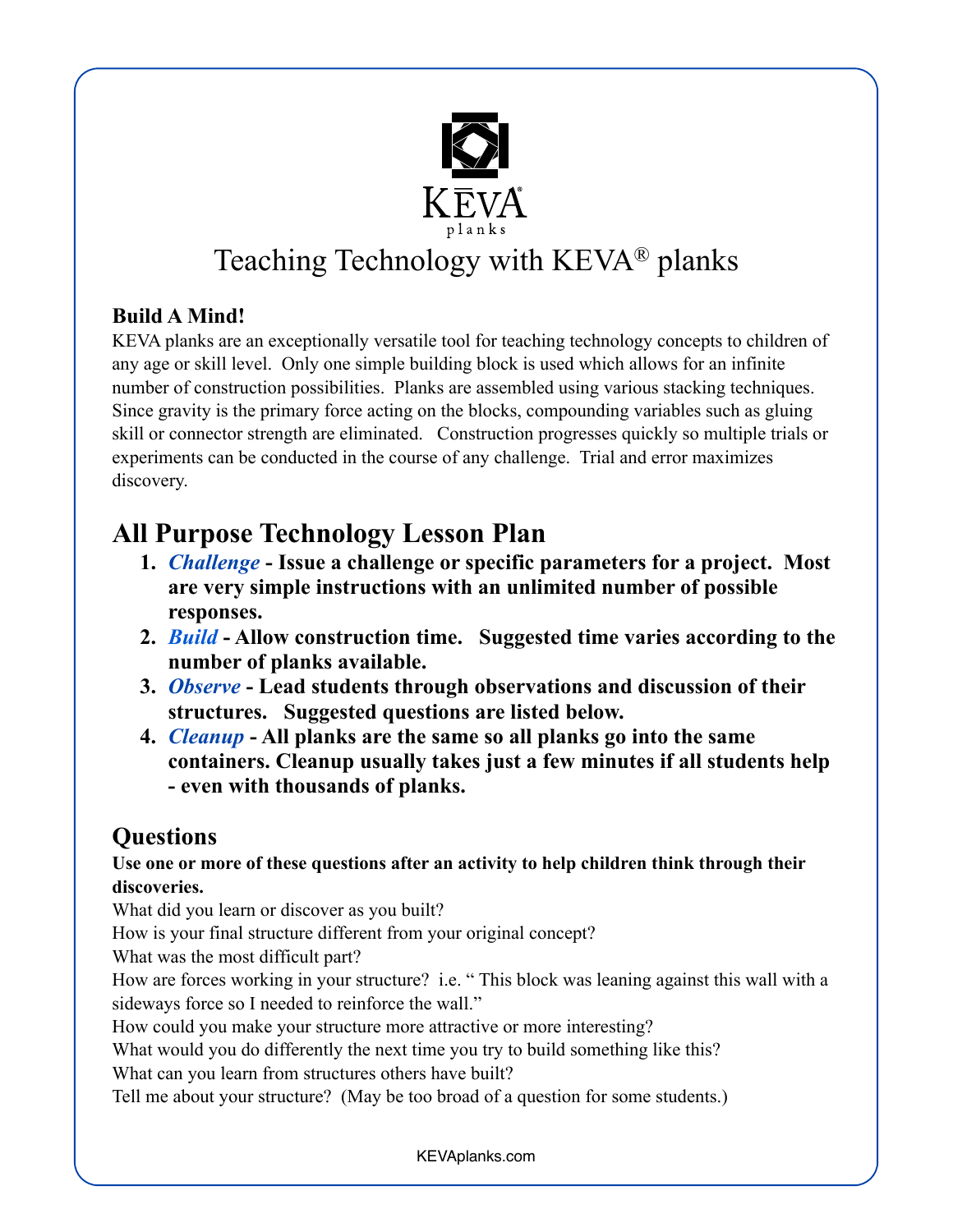# **2 2 Challenges**

# **Stacking Game**

Each player creates a square base with 5 block placed side by side. No other planks may touch the table or floor. Every player must place each plank according to the instructions of the leader. Leader will say *flat, edge* or *upright* for each plank to be added to the structure. Leader may use a die (1 and 2= *upright*, 3 and 4= *edge*, 5 and 6 = *flat*) or just randomly call out instructions.



# **Bridge challenge.**

With one plank touching the table, build the widest structure. With two planks… With four planks… Build a bridge span as wide as possible with only four blocks touching the floor or table.

# **Motion**

Create a structure that will deliver a ping pong ball into a container that is 12 inches away from the drop point.

Make the ball bounce into the container.

Make the ball change directions on its way to the container.

# **2 Dimensional Designs**

Create a 2D representation of a real object- apple, butterfly\* etc Create a 2D design using patterns. Consider pattern repetition.

Linear patterns, circular patterns, spirals,

How many different ways can you make a square? triangle? hexagon?

#### **\*examples are found online at KEVAplanks.com**

KEVAplanks.com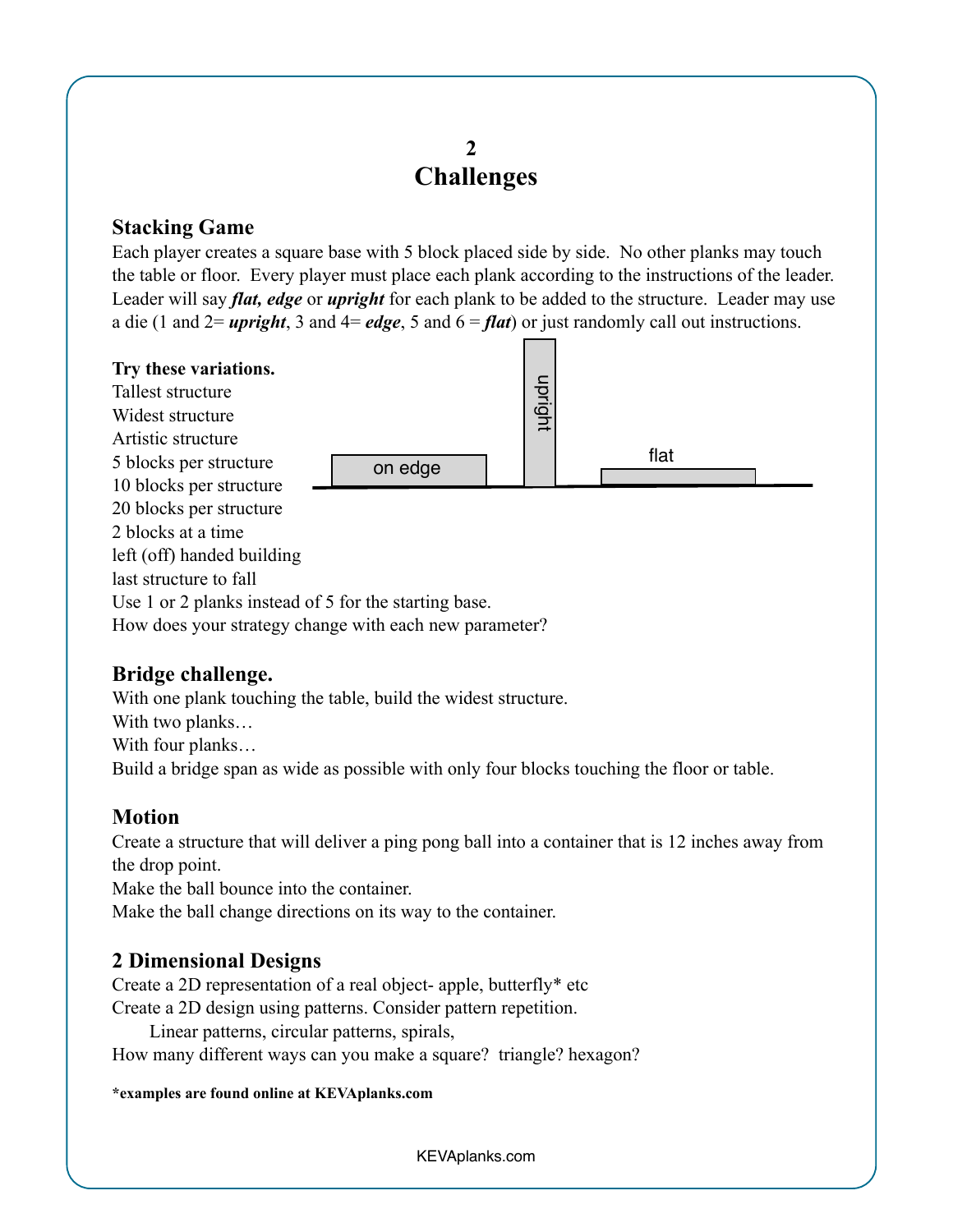#### **3D Sculptures**

Create a structure with a shape theme Triangles Squares Polygons Shapes can be structural or decorative.

# **Speed building**

Work in teams. Race to see who can build a tower 5 feet high.

# **Spirals**

Make a structure using spirals. How many different types of spirals can you make? How can you affect the the number of layers needed to make a complete revolution?

# **Impossible Structures**

Build a structure and remove some of the planks to create a sculpture that could not be built from the ground up. (Show a few examples) Eagle, hexagon uprights

**Build a non uniform sculpture**- Does not follow a pattern, non linear- free form (Island, stack of hay, tree etc.)

# **Think like an architect**

Build a tower as tall as yourself. Add patterns/structure to make it more beautiful or interestingi.e. Think like an architect.

# **Establish a constraint by which all must follow**

All planks grouped in 3's All in 2's All in 5's All in 2's side by side All stacked flat All stacked vertically Only 10, 20 50 or 100 planks Only 4 minutes, 10 minutes

KEVAplanks.com

 **3**